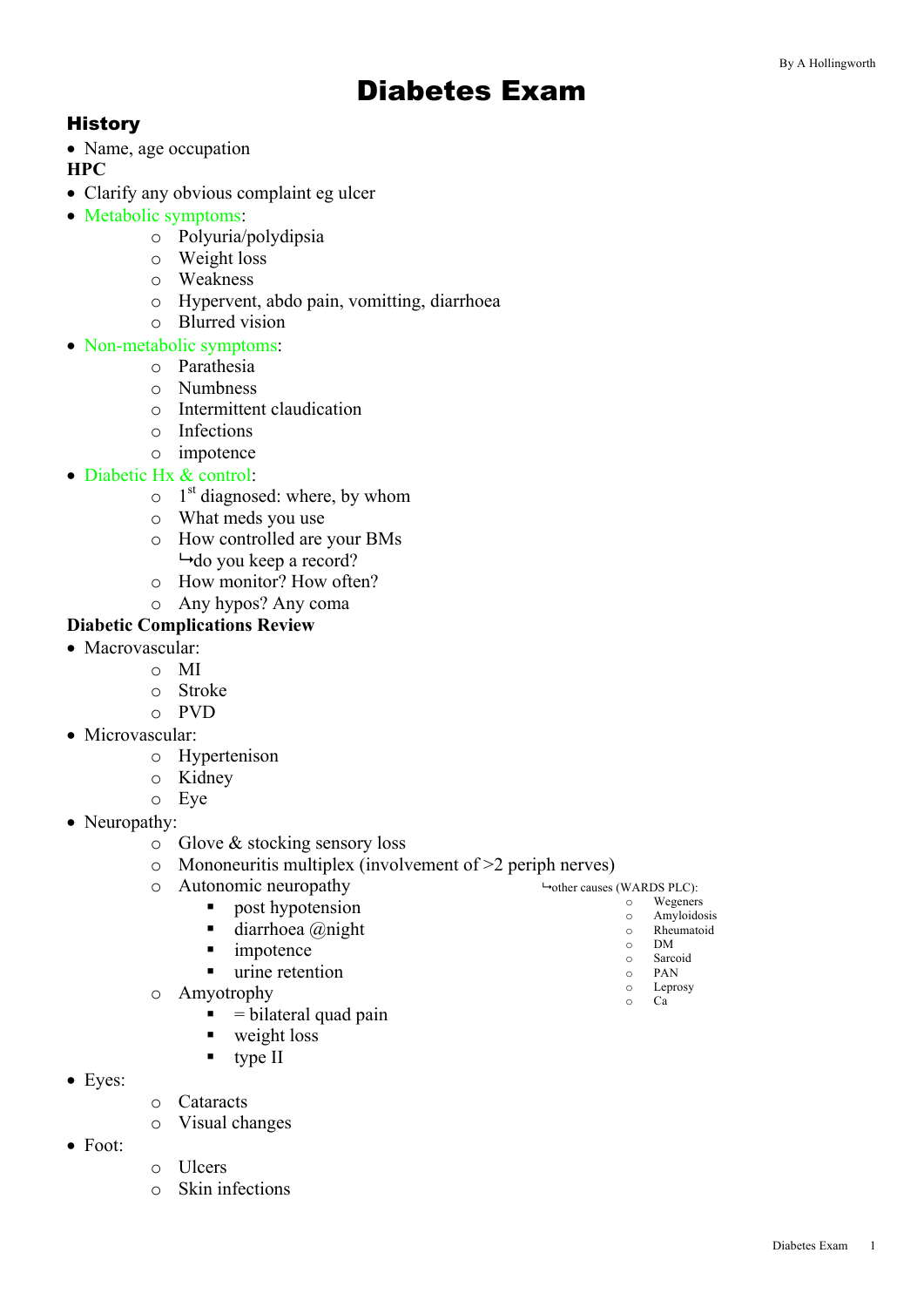### **PMH**

- Anything not already asked
- Autoimmune?
	- o ?thyroid
	- o ?addisons
	- o ?pernicious anaemia

• Kidney? – "have you been told you have microalbuminaemia?"

### **RFs**

- BP
- Smoking
- Cholesterol

## **DH**

• Any other meds?

 $\rightarrow$ Should already know DM med regieme

## **SH**

- Home life
- Education
- Effect work life?
- !!Triple diagnosis!!

# Examination

# **Inspection**

- look at all injection sites
- LL:
- o Skin:
	- § Colour
	- Atrophy
	- Oedema
	- Arterial changes
	- Venous changes
	- Pigmental scars
- o Ulcers:
	- Site, edge, base
	- Look everywhere: shin, between toes, pressure points  $\rightarrow$  lift leg up and look for ulcers
- o Bony deformity eg Charcot joint clinical & Xray

 $\rightarrow$  lost sensn: joint destroyed by too great ROM  $\Rightarrow$  swollen &

#### hypermobile

o Infection – swab, blood culture, X ray

#### **CVS Exam**

- quick
- **Neuro Exam**
- Myotomes
- Relfexs
- Sensation: Examine for dorsal column loss:
	- o Light touch
	- o Vibration sense
	- o proprioception

#### **Other**

- check all Pulses ?AF
- BP